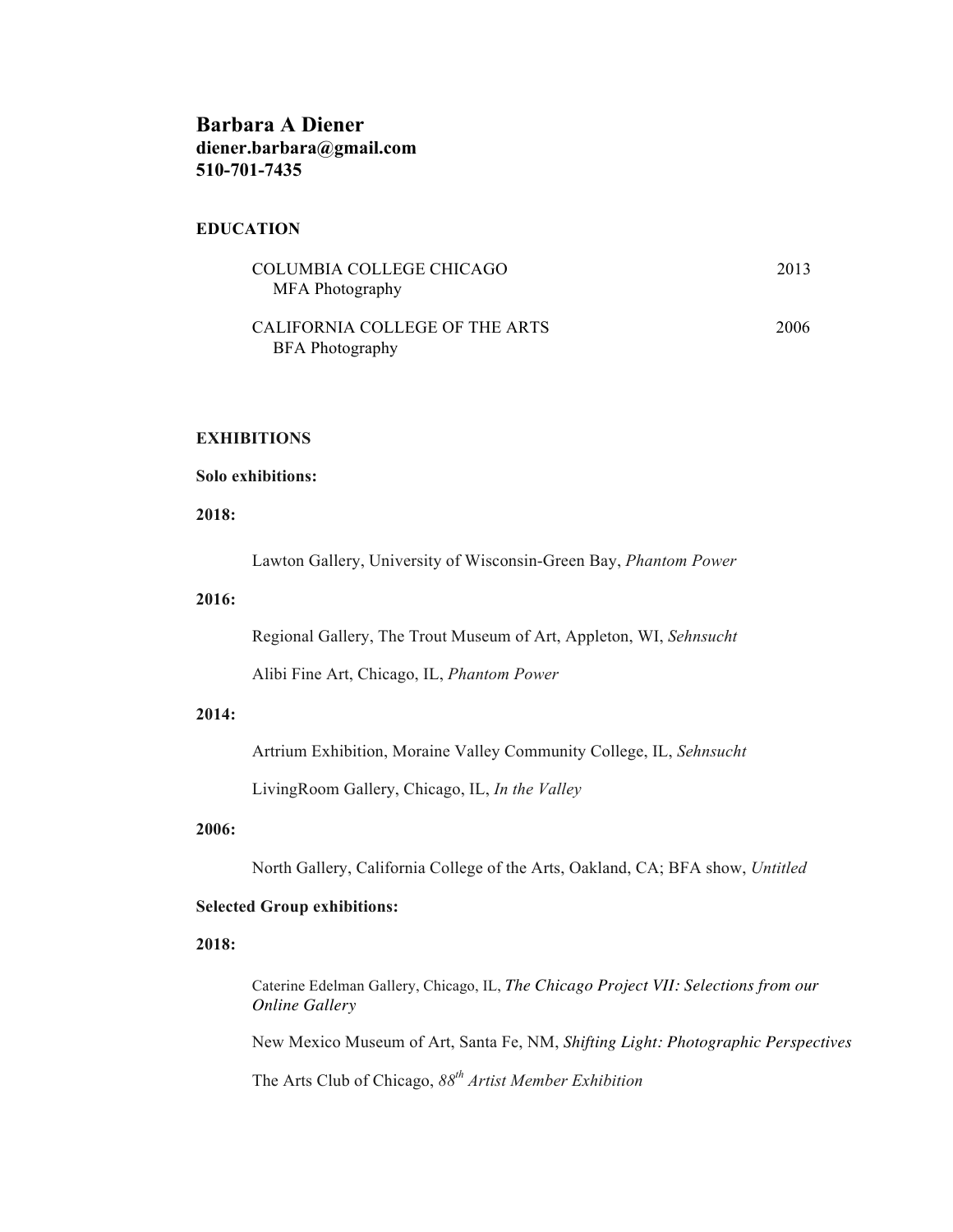The Griffin at Lafayette City Center Passageway, Boston, MA, *Tree Talk*

**2017:**

Koehnline Museum of Art, Des Plaines, IL, *ID Faculty Exhibition*

Midwest Center for Photography, Wichita, KS, *Hot New Pics 2017*

Vermont Center for Photography, Brattlesboro, VT, *2017 Open Juried Exhibition*

Filter Space, Chicago, IL, *Context 2017* 

Chicago Artist Coalition, Chicago, IL, *Fiction Within*

### **2016:**

Hyde Park Art Center, Hyde Park, IL, *Not Just A Pretty Face*

Koehnline Museum of Art, Des Plaines, IL, *ID Faculty Exhibtion*

Chicago Artist Coalition, Chicago, IL, *for no space*

Silver Eye Center for Photography, Pittsburgh, PA, *The Auction Preview Exhibition*

Robert H. Lurie Medical Research Center of Northwestern University, Chicago, IL, *Art in Motion* (juried by James Rondeau)

Perspective Gallery, Evanston, IL, *Re-Place*

### **2015:**

David Weinberg Gallery, Chicago, IL, *Field Study* 

The ARTGarage, Green Bay, WI, *Here and Away*

Alibi Fine Art, Chicago, IL, *All that is Solid*

LOMO Gallery Store, New York, NY, *Fotofilmic 2014*

Museum of Contemporary Photography, Chicago, IL, *What Remains*

DNJ Gallery, Los Angeles, CA, *Fotofilmic 2014*

### **2014:**

Hyde Park Art Center, Hyde Park, IL, *Ground Floor 2014* New Mexico Museum of Art, Santa Fe, NM, *Hunting and Gathering* Back Project Gallery, Vancouver, Canada, *Fotofilmic 2014* Harrington College of Design, Chicago, IL and Madison Public Library, Madison, WI, Photo Boo.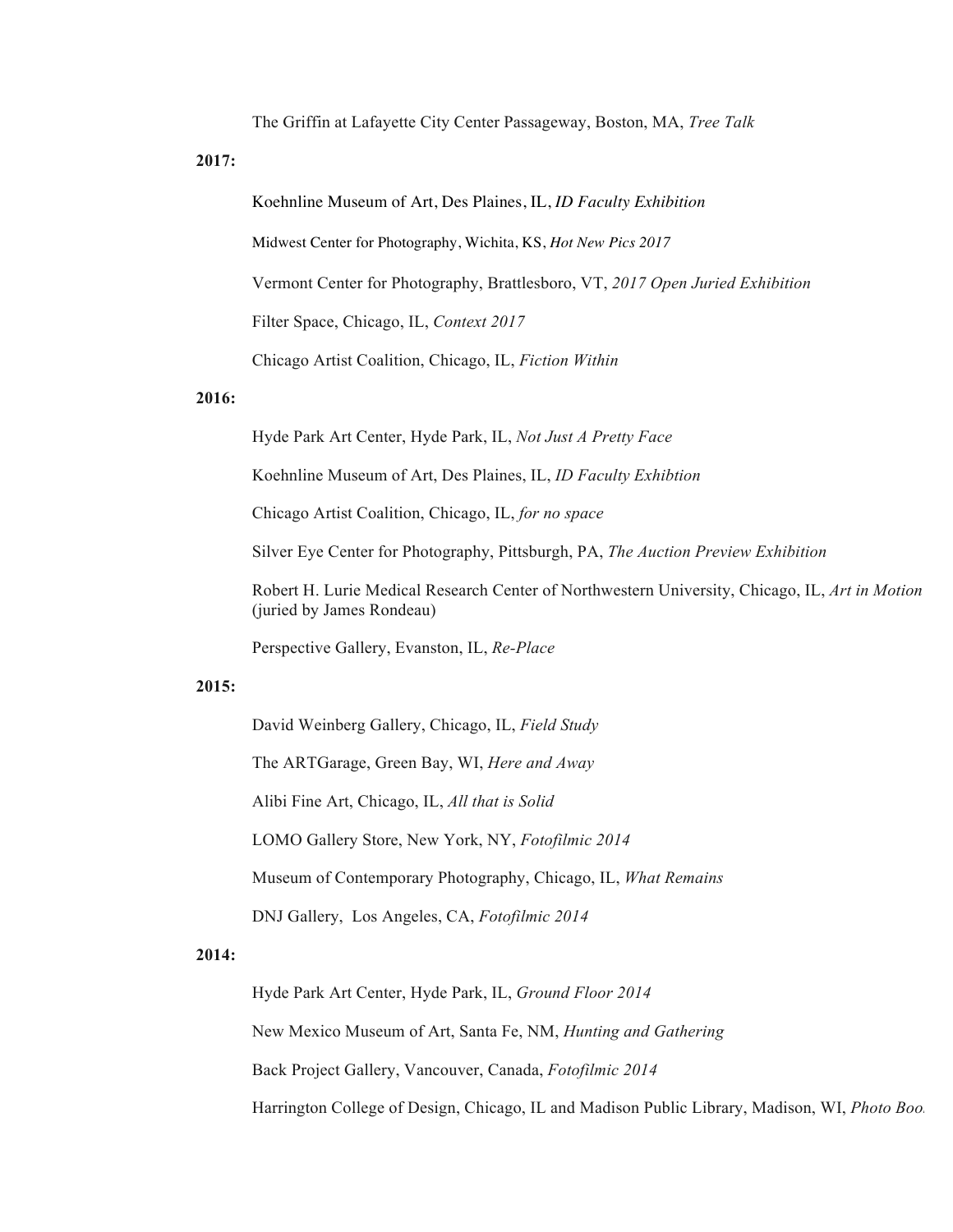### *Exhibition*

Phoenix Art Museum, Phoenix, AZ, *Infocus/Photobooks* Schneider Gallery, Chicago, IL, *Summer Home* Black Box Gallery, Portland, OR, *Portrait: A Picture Show*

### **2013:**

Darkroom Gallery, Essex Junction, VT, *Real Life* Griffin Museum of Photography, Winchester, MA, *19th Juried Exhibition* Lillstreet Art Center, Chicago, IL, *Midwest Contemporary* The Arcade, Chicago, IL, *2013 Albert P. Weisman Award Exhibition* Invisible Dog Art Center, Brooklyn, NY, *Fact and Fiction* Glass Curtain Gallery, Chicago, IL, *Photography MFA Thesis Exhibition* Riverside Art Center, Riverside, IL, *Stitched and Glued* SOArt Gallery, Ruston, LA, *Louisiana Purchase Exhibition*

### **2012:**

Pingyao Photo Festival, China, *International Student Exhibition*

The Arcade, Chicago, IL, *2012 Albert P. Weisman Award Exhibition*

Philadelphia Photo Arts Center, Philadelphia, PA, *3rd Annual Contemporary Competition and Exhibition*

Darkroom Gallery, Essex Junction, VT, *Among Trees*

Project Basho, Philadelphia, PA, *Onward Compé 2012*

#### **2010:**

Woman Made Gallery; Chicago, IL; *Mothers*

RayKo Photo Center ; San Francisco, CA; *(Por)trait Revealed*

Zane Bennett Contemporary Art; Santa Fe, NM; *Photography 2010*

Tecoah Bruce Gallery, CCA; Oakland, CA; *Larry Sultan Memorial Show*

### **2009:**

Woman Made Gallery; Chicago, IL; *Family Album*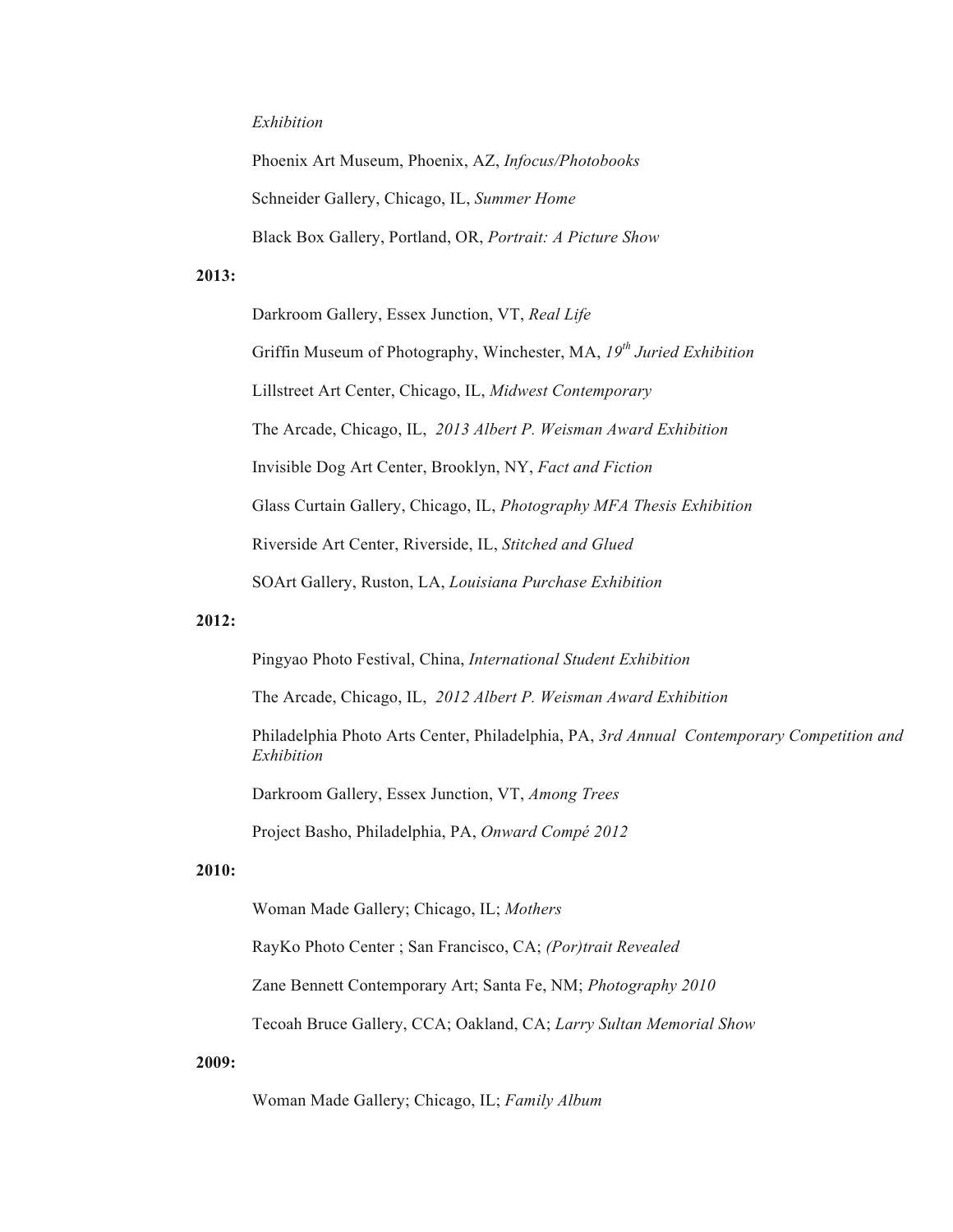Emerson Gallery; Palo Alto, CA; *Myartspace Emerson Gallery Preview* photo-eye Bookstore; Santa Fe, NM; *Empty Spaces*

### **2007:**

Slash; Oakland, CA; *Common Pressures*

### **2006:**

Edward Hopper House Art Center; Nyack, NY; *Photography 2006* Richmond Art Center; Richmond, CA; *Geographic Premonitions* Fort Mason; San Francisco, CA; *photo sf* Lobot Gallery; Oakland, CA; *Community Virology* San Francisco campus, CCA; San Francisco; *Baccalaureate Exhibition* Tecoah Bruce Gallery, CCA; Oakland, CA; *Baccalaureate Exhibition* Palazzetto Tito; Venice, Italy; *City of Walls, City of People* Crafts & Cultural Arts Gallery; Oakland, CA; *City of Walls, City of People*

### **PROFESSIONAL EXPERIENCE**

| ART INSTITUTE OF CHICAGO, Chicago, IL<br>Collection Manager, Department of Photography<br>Photography Collection Assistant                                                                                                       | 2016-Present<br>2013-2016 |
|----------------------------------------------------------------------------------------------------------------------------------------------------------------------------------------------------------------------------------|---------------------------|
| SCHOOL OF THE ART INSTITUTE OF CHICAGO<br>Photography Adjunct Faculty                                                                                                                                                            | 2016-Present              |
| OAKTON COMMUNITY COLLEGE, Skokie and Des Plaines, IL<br>Photography Adjunct Faculty                                                                                                                                              | 2014-Present              |
| LILLSTREET ART CENTER, Chicago, IL<br>Photography Instructor                                                                                                                                                                     | 2014-2015                 |
| COLUMBIA COLLEGE, Chicago, IL<br>Teaching Assistant to Myra Greene, Foundations of Photography, 2013<br>Teaching Assistant to Jason Lazarus, Photo II, 2012<br>Teaching Assistant to Gregory Foster-Rice, Photo History II, 2012 | 2011-2013                 |
| MUSEUM OF CONTEMPORARY PHOTOGRAPHY, Chicago, IL<br><b>Curatorial Assistant</b>                                                                                                                                                   | 2010-2013                 |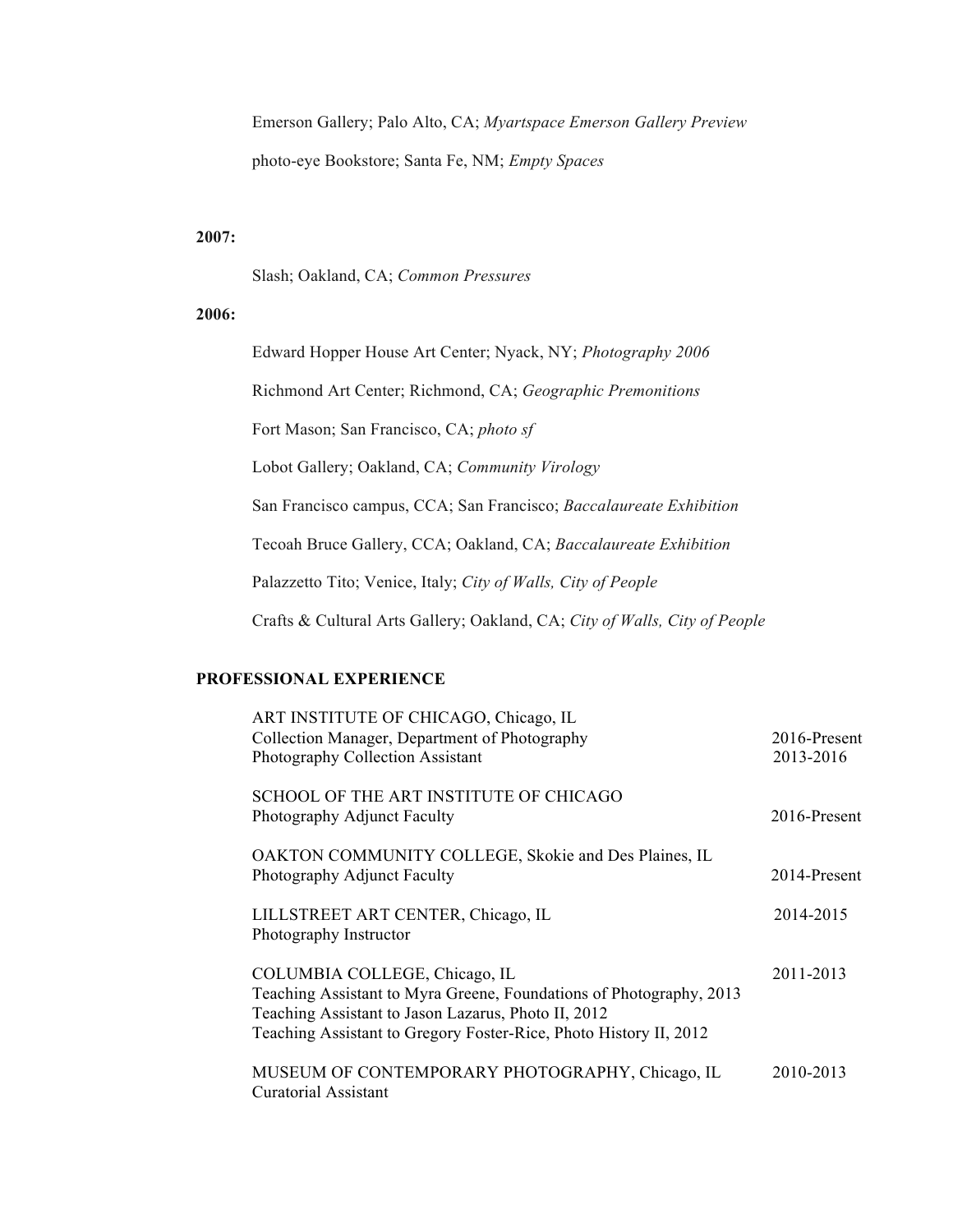### **PUBLICATIONS**

*Phantom Power,* Daylight Books, May 2018

*Fair Day in an Ancient Tower,* Greg Allendorf, Brain Mill Press, 2016 (*Fire* used as cover art) *Ground Floor 2014,* Exhibition Catalog, Hyde Park Art Center

*Art-Schneider Gallery-Summer Home;* New City; August 14 and 21, 2014 *Best of Photography 2010;* Photographer's Forum; Serbin Communication's, Inc., 2010 *Visual Arts, Playing House;* Santa Fe Reporter; September 9th- September 15th, 2009 *Exhibitionism;* Pasatiempo; August 28th-September 3rd, 2009 *SFR Picks;* Santa Fe Reporter; August 26th- September 1st, 2009 *New Mexico Magazine*; February 2008- March 2010 issue *Baker's Dozen- 13 Santa Fe Photographers,* THE Magazine; September 2008 *Lucky Number 7, 7th International Biennial Catalog Vol. 1 (pages 90, 91) and 2 (pages 44-47);* Sl Santa Fe, 2008 *Fritz Scholder-An Intimate Look (pages 7, 9, 10, 12, 13, 14-19, 40-43, 45-47, 55, 56, 61)*; Institute American Indian Arts Museum- Contemporary Indian Art, 2008 *Richmond: Past, present and future;* Oakland Tribune-Bay Area Living; September 17, 2006 *'Geographic Premonitions' at the Richmond Art Center;* Artweek, Reviews, Northern California; October 2006 *San Francisco Magazine,* July and October 2005

### **ONLINE PUBLICATIONS**

### **2017:**

Interview with Jon Feinstein about *Phantom Power* for Humble Art Foundation's blog *Phantom Power* and interview on Photo-Emphasis *Phantom Power* on LENSCRATCH Spring 2017, Streit House Space (*Phantom Power*)

### **2016:**

Interview with Barbara Diener, Aint Bad Magazine (*Phantom Power*) Brief Interview with Barbara Diener, Strant Magazine (*Sehnsucht*)

#### **2015:**

*Sehnsucht* on Float Magazine Fall 2015, Streit House Space (*Sehnsucht*) *Fables from Home,* Review of *What Remains* at the Museum of Conetmporary Photography by Gregory Maher, The Seen, Chicago's International Online Journal of Contemporary and Modern Arthur *What Remains,* Review, Louise and Maurice

### **2014:**

*Barbara Diener,* The Raw Book *Interview with Susan Worsham*, Feature Shoot Blog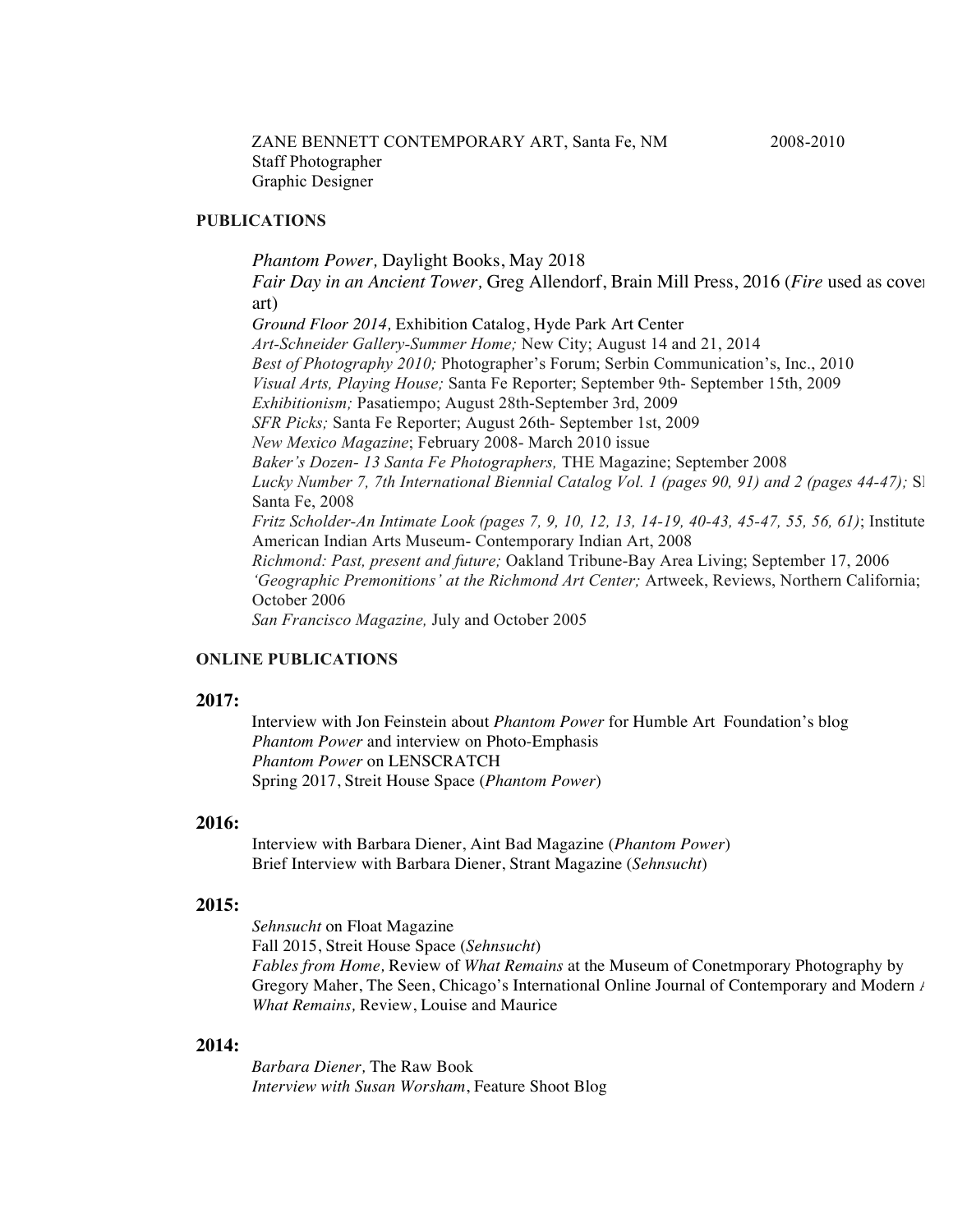# **2013:**

 Selected images from *Sehnsucht* on Image 37, Filter Photo Blog *Sehnsucht* on Dodho Magazine Blog *Sehnsucht* on F-Stop Magazine, Issue #60, Portfolio Issue *Sehnsucht* on LENSCRATCH *Interview with Allison Sexton*, Feature Shoot Blog *Interview with Garrett Baumer*, Feature Shoot Blog *Interview with Odette England*, Feature Shoot Blog

### **2012:**

*Third Annual Photography Competition at PPAC – surrealism is alive and well,* The Art Blog *PPAC's 3rd Annual Photography Exhibition,* Knight Arts

# **AWARDS**

Individual Artist Grant 2018, Chicago Department of Special Affairs and Events Individual Artist Grant 2015, Chicago Department of Special Affairs and Events Fotofilmic 2014, 3rd Place Stella Scholarship, ACRE, 2013 Flash Forward 2013 Winner 2013 Albert P. Weisman, Award, Columbia College Chicago, 2013 2012 Albert P. Weisman Award, Columbia College Chicago, 2012 Juror's Choice Award, *Onward Compé 2012*, Project Basho, Philadelphia, PA, 2012 Follett Fellowship, Columbia College Chicago, 2010-2013 Honorable Mention, International Photography Awards, 2009 Honorable Mention, All College Honors Award at the California College of the Arts, Honorable Mention, Student Honors at Seattle Central Community College, 2002

#### **ARTIST RESIDENCIES**

#### **2016:**

HATCH Projects, Chicago Artist Coalition, Chicago, IL

#### **2013:**

Fields Project, Oregon, IL ACRE, Steuben Wisconsin

### **COLLECTIONS**

#### **Institutions:**

Museum of Contemporary Photography, Chicago, IL New Mexico Museum of Art, Santa Fe, NM

# **Private:**

Marc Bushala Simon Courchel Julia and Larry Antonatos Michael Fassnacht Gwyneth Troyer